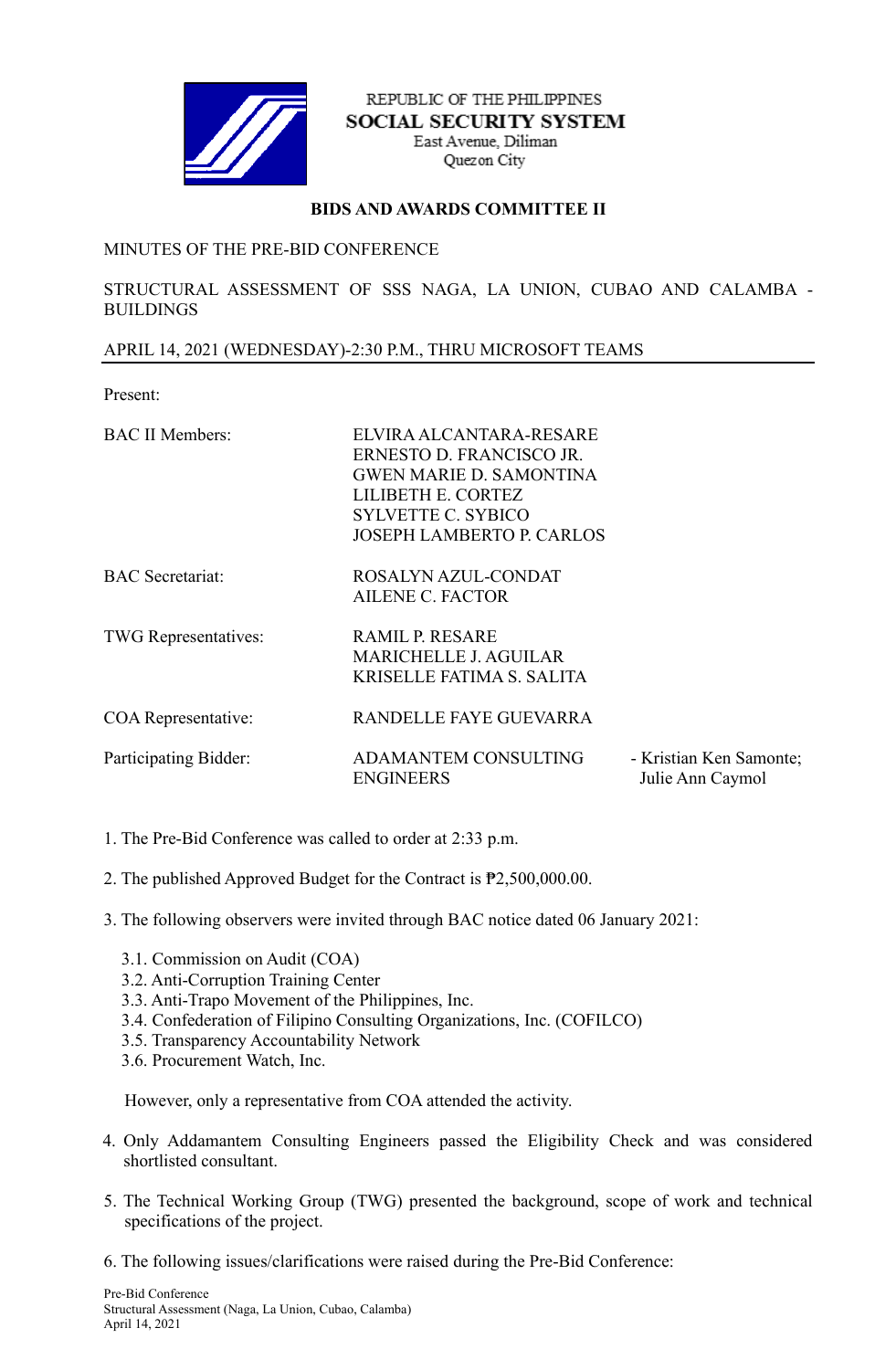|     | Query/Clarifications                                                                                                                                                                                                                                                                             | TWG/BAC Reply                                                                                                                                                                                                                                                                        |
|-----|--------------------------------------------------------------------------------------------------------------------------------------------------------------------------------------------------------------------------------------------------------------------------------------------------|--------------------------------------------------------------------------------------------------------------------------------------------------------------------------------------------------------------------------------------------------------------------------------------|
| 6.1 | Is it required to conduct topographic and<br>lot surveys?                                                                                                                                                                                                                                        | It will depend on if there is an existing<br>information per building.                                                                                                                                                                                                               |
|     | Architectural and structural drawings will<br>also depend on its availability per<br>building?                                                                                                                                                                                                   | The availability of these documents can be<br>checked in the Engineering and Facilities<br>Management Department (EFMD) at SSS<br>Main office.                                                                                                                                       |
| 6.2 | Only the Calamba branch has<br>the<br>probability of expansion, is there a plan to<br>expand other buildings?                                                                                                                                                                                    | It will depend on the structural analysis of the<br>winning consultant if the buildings are still<br>capable of expansion.                                                                                                                                                           |
| 6.3 | the<br>Deliverables/Submittals,<br>the<br>On<br>consultant will provide as-built for the<br>structural analysis only?                                                                                                                                                                            | Yes                                                                                                                                                                                                                                                                                  |
| 6.4 | On the Terms of Reference 7.3, Consultant<br>is expected to use the latest version of<br>ETABS (Extended Three-Dimensional<br>of Building<br>Analysis<br>System)<br>for<br>application in computer modeling, can the<br>consultant use another software like<br>Midas or STAAD for the analysis? | To be clarified thru Bid Bulletin.                                                                                                                                                                                                                                                   |
| 6.5 | Do the consultant need to do the pre-site<br>inspection?                                                                                                                                                                                                                                         | No.                                                                                                                                                                                                                                                                                  |
| 6.6 | On the project duration, the forty-five (45)<br>calendar days is for the completion of the<br>structural assessment/ investigation for<br>four branches?                                                                                                                                         | Yes.                                                                                                                                                                                                                                                                                 |
|     | To avoid delays, the consultant requested<br>for additional number of days considering<br>the COVID-19 protocols/requirements<br>imposed in some LGUs.                                                                                                                                           | consultant should indicate in their<br>The<br>program the number of days to be used for the<br>work itself and the estimated time to comply<br>with the LGU requirements. The revised<br>project duration, including the 7 calendar days,<br>is changed from 45 to 52 calendar days. |
| 6.7 | Does the project have a mobilization fee?                                                                                                                                                                                                                                                        | None.                                                                                                                                                                                                                                                                                |
| 6.8 | the payment for the<br><b>Bidding</b><br>Does<br>Documents have a deadline?                                                                                                                                                                                                                      | Yes. Bidding Documents may be acquired and<br>paid up to the scheduled submission and<br>receipt of bids.                                                                                                                                                                            |

- 7. The BAC Secretariat announced the Composition of Envelopes No. 1 (Technical Proposal), No. 2 (Financial Proposal) and additional documents.
- 8. The BAC II informed the bidder that the technical proposal will be subjected to Technical Evaluation based on the approved criteria. Once the bidder passed the Technical Evaluation Rating, it shall be invited for the Opening of the Financial Proposal. The TWG shall combine the rating for the Technical and Financial Evaluation and recommended to the BAC the Single Rated Bidder.
- 9. The bidder with the Single Rated Bid (SRB) shall be required to submit the following additional documents within non-extendible period of five (5) calendar days from receipt of BAC notice: